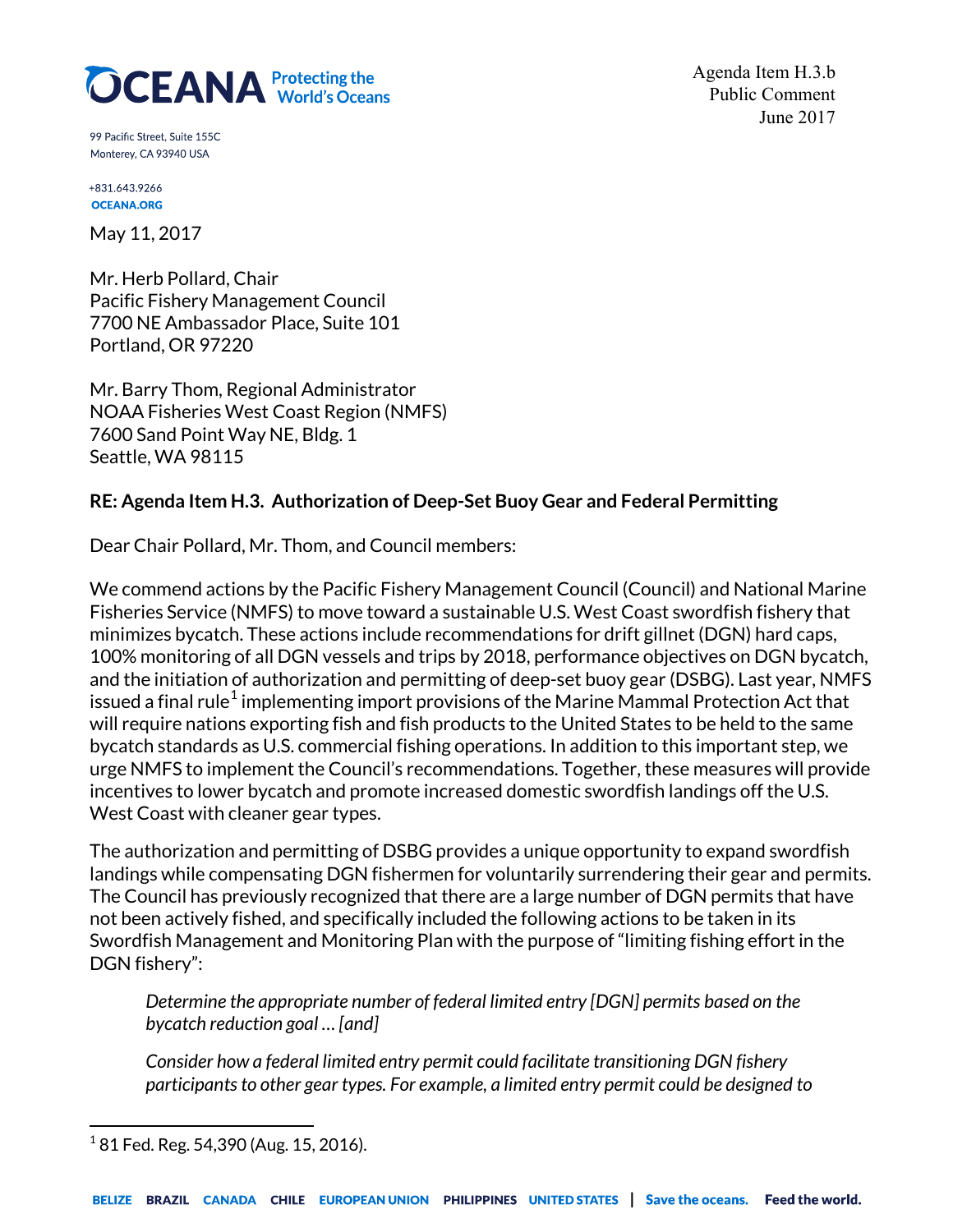*include endorsements for more than one gear type or to encourage swapping a DGN permit for a permit for another fishery/gear type. To achieve these goals, it is essential that DSBG permits are limited entry, and that there are clear criteria for issuing the permits that achieve this goal.* [2](#page-1-0)

Given the opportunity to use DSBG permits to provide compensation for relinquishing DGN permits, it is critical that reducing DGN permits be addressed in the purpose and need of this action. The number of permits (74) relative to the number of actual fishery participants creates the potential for resumed latent effort and management uncertainty. Sixteen permit holders made landings in 2015-16. The Council set a control date of June 2014 as a potential benchmark to define active versus latent permit holders. As noted in our March 2017 letter to the Council and NMFS, the Council lost an opportunity to address these issues when it declined to consider measures to reduce latent permits and effort during the process of federalizing California state DGN permits. We object to the single rationale provided for doing so — expedition of the process.

Following the scoping of DSBG in March 2016, the Council directed its advisory bodies to develop alternatives for permitting buoy gear and mechanisms to allow DGN permit holders to trade in their DGN permits for buoy gear permits. These steps align with the Council's September 2015 final action on hard caps and monitoring as well as the broader goals articulated in the Council's Swordfish Management and Monitoring Plan.

The Council and NMFS have requested input on the authorization of DSBG and the potential linkage between DSBG and DGN permits. To this end, on April 18, 2017 we submitted to the Highly Migratory Species Management Team and NMFS West Coast Region a proposal for authorizing and permitting DSBG, including a limited entry permitting program enabling DGN permit trade-ins. Based on discussions and feedback, please find a revised version of this proposal as an attachment to this letter. We request the Council include and analyze all elements of this proposal within the range of alternatives for this action, including the purpose and need.

The Magnuson-Stevens Fishery Conservation and Management Act provides the Council and NMFS broad authority to establish a limited access system with respect to any fishery.<sup>[3](#page-1-1)</sup> In doing so, the Council and NMFS must consider "present participation in the fishery, . . . historical fishing practices in, and dependence on, the fishery, . . . the economics of the fishery, . . . the capability of fishing vessels used in the fishery to engage in other fisheries, . . . the cultural and social framework relevant to the fishery and any affected fishing communities, and . . . any other relevant considerations."[4](#page-1-2)

Limited entry is a common fishery management tool that will benefit fishery economics, prevent gear conflicts, and promote conservation. The alternative to a limited entry fishery is "open access." It is widely recognized, based on past fisheries management experiences in the U.S. and

[content/uploads/2015/08/G2\\_Att1\\_SwordfishPlan1509\\_SEPT2015BB.pdf](http://www.pcouncil.org/wp-content/uploads/2015/08/G2_Att1_SwordfishPlan1509_SEPT2015BB.pdf)

 $\overline{a}$ 

<span id="page-1-0"></span> $2$  PFMC 2015. Pacific Coast Swordfish Fishery Management and Monitoring Plan. September 2015 Draft. Agenda Item G.2[. http://www.pcouncil.org/wp-](http://www.pcouncil.org/wp-content/uploads/2015/08/G2_Att1_SwordfishPlan1509_SEPT2015BB.pdf)

<span id="page-1-1"></span> $^3$  16 U.S.C. § 1853(b)(6) ("Any fishery management plan which is prepared by any Council, or by the Secretary, with respect to any fishery, may . . . establish a limited access system for the fishery in order to achieve optimum yield . . . . .). A limited access system is "a system that limits participation in a fishery to those satisfying certain eligibility criteria or requirements contained in a fishery management plan or associated regulation." 50 C.F.R. § 600.10.

<span id="page-1-2"></span> $4$  *Id.* § 1853(b)(A)-(F).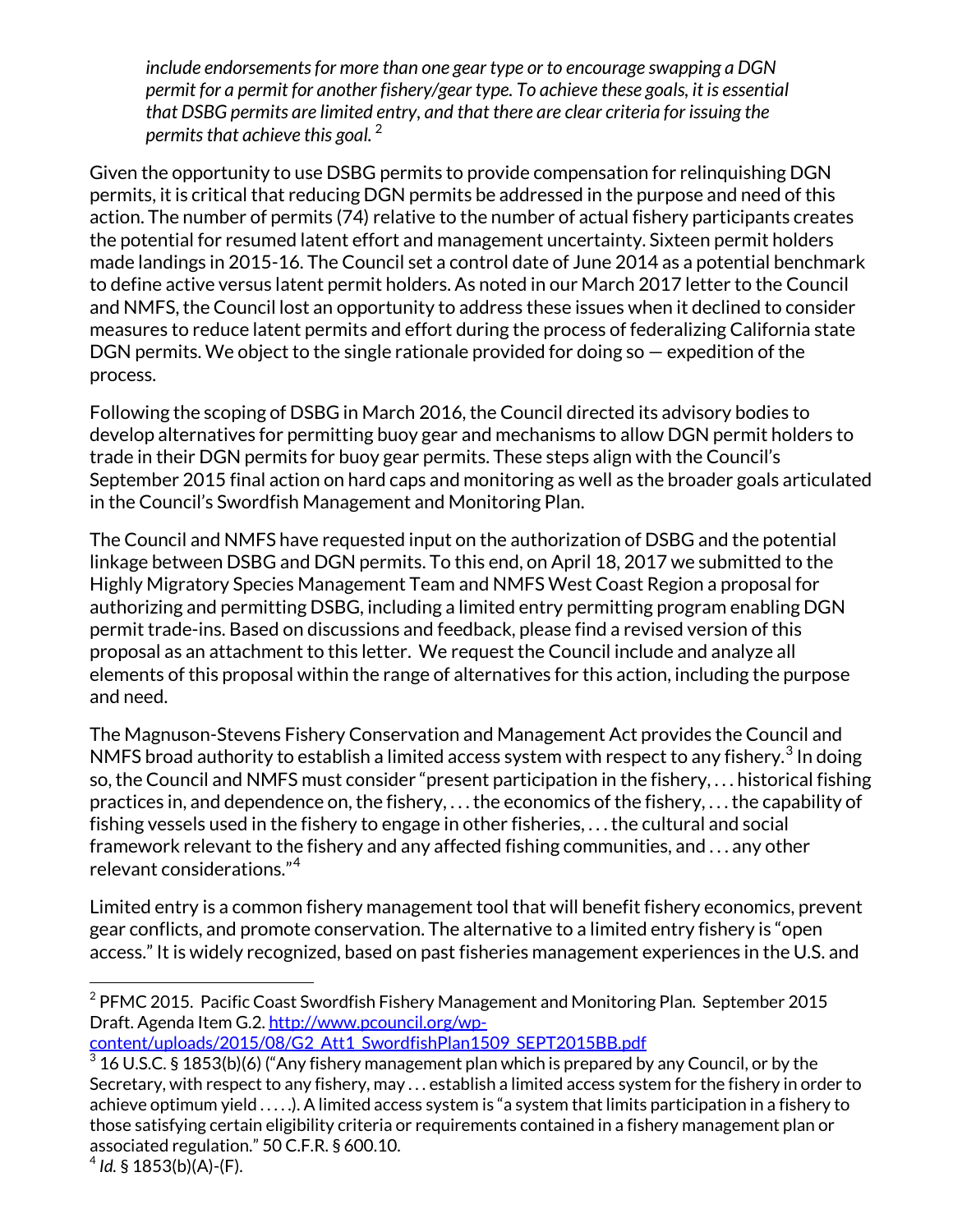around the world, that open access fisheries can result in a number of management concerns including fishery conflicts, collapse, and depletion, with harmful conservation and economic results. As you know, it is important to implement a limited entry program before these conservation and management problems arise.

Thank you for your commitment to transition to a clean U.S. West Coast swordfish fishery using a comprehensive approach that includes hard caps and 100% monitoring to control bycatch, incentives to switch to clean methods like deep-set buoy gear, and bycatch standards for swordfish imports.

Sincerely,

Goff Stesh

Geoffrey Shester, Ph.D. California Campaign Director and Senior Scientist

*Attachment: Oceana proposed elements for deep-set buoy gear authorization and limited entry permit program*